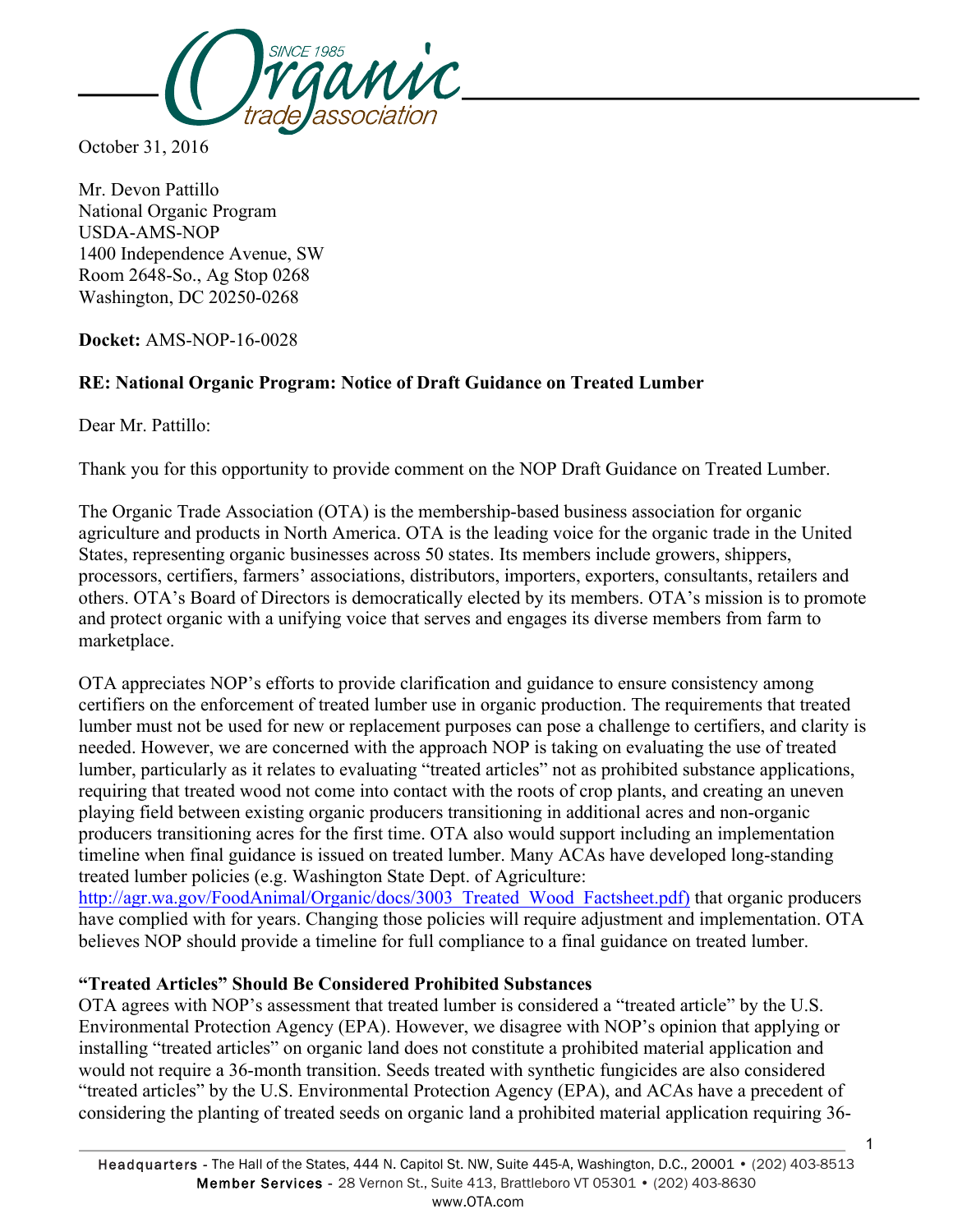

month transition of the land. This long-standing interpretation is supported by the November 2012 USDA *Guide for Organic Crop Producers* on page 46: "If the seeding equipment is not cleaned and treated seeds are distributed throughout the field, this will be considered an application of a prohibited material and the field will lose organic status for 36 months." If introducing a "treated article" to organic land no longer requires a 36-month transition, it would mark a significant change to the manner in which ACAs have evaluated previous land use and input review. OTA strongly encourages NOP to consider the use of treated lumber on an organic production site to be a prohibited substance application and revise this guidance accordingly.

### **Crop Contact with Treated Lumber**

OTA supports the requirement that treated lumber on organic farms should not come into contact with organic crops. However, we question whether that prohibition should extend to contact with the plant's roots when the harvested crop is not a root. For example: a carrot is a root and should not be allowed to contact treated lumber on an organic farm; an apple is a fruit, and also should not be allowed to come into contact with treated lumber; however, the roots of the apple tree are not the harvested crop, and should the roots of the apple tree come into contact with treated lumber, that should not affect the organic status of the apple. Additionally, section 4.6.1 of the guidance only addresses fences and should include guidance around the use of treated lumber for trellises as well.

## **Uneven Playing Field**

OTA is concerned that the structure proposed by this guidance will establish an uneven playing field between currently certified producers bringing in additional acres and non-organic producers transitioning their acres for the first time. Section 4.4 of this guidance indicates that treated lumber will "not be considered a 'new' installation when the lumber was installed on a parcel prior to acquisition by a certified organic operation." OTA believes this approach is problematic. If a currently certified operation also owns and manages conventional acreage, installs treated lumber on that acreage, and then decides to transition that acreage to organic, it would need to remove the treated lumber under this draft guidance. On the other hand, if a non-organic operation installs treated lumber on its conventional acreage and then decides to transition that acreage to organic, the treated lumber would not be considered a "new" installation and would not need to be removed under this draft guidance. We think this approach establishes an uneven playing field and should be reconsidered and revised.

### **Implementation Timeline**

OTA is generally supportive of including implementation timelines to any new regulations or guidance that require adjustments on the part of ACAs and certified organic operations. It appears as though this guidance will likely require some amount of adjustment, and we request NOP consider an implementation period of at least one year following its finalization. One year will allow for ACAs to adjust policies, alert their producers, and ensure changes have been made on farms through annual inspections. An implementation period is reasonable, and we strongly encourage NOP to consider including an implementation period when it finalizes this guidance on treated lumber.

On behalf of our members across the supply chain and the country, OTA thanks the National Organic Program for the opportunity to comment, and for your commitment to furthering organic agriculture.

Respectfully submitted,

2